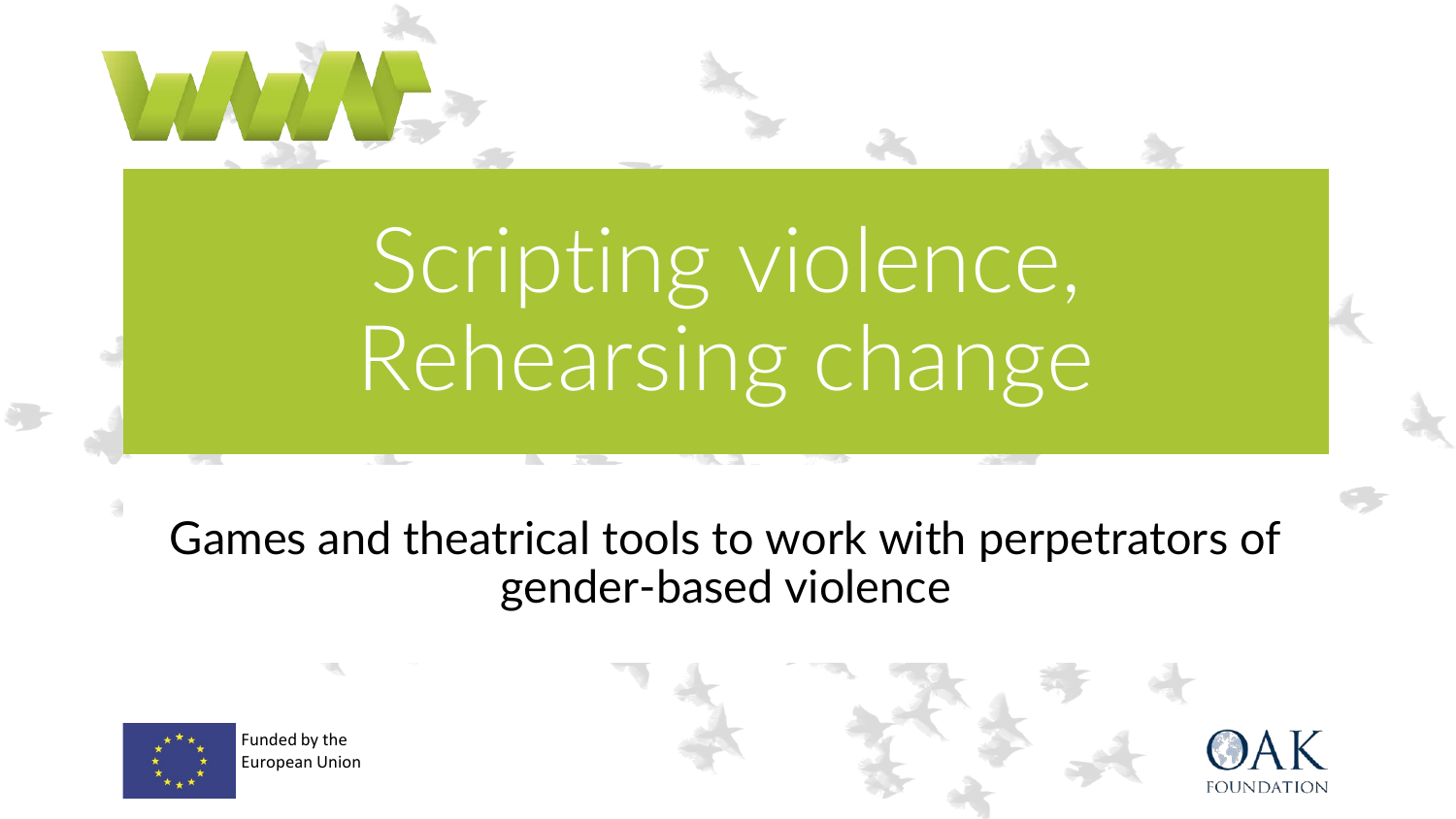

Games can help us face challenges in the work with perpetrators

- Tackling denial, lies, manipulation, control, sabotage, narcissism, blameshifting, minimisation, and victimisation during sessions.
- Working on gender, masculinity, privilege, and power without causing resistance.
- Developing empathy, the capacity to feel others' emotions and their own.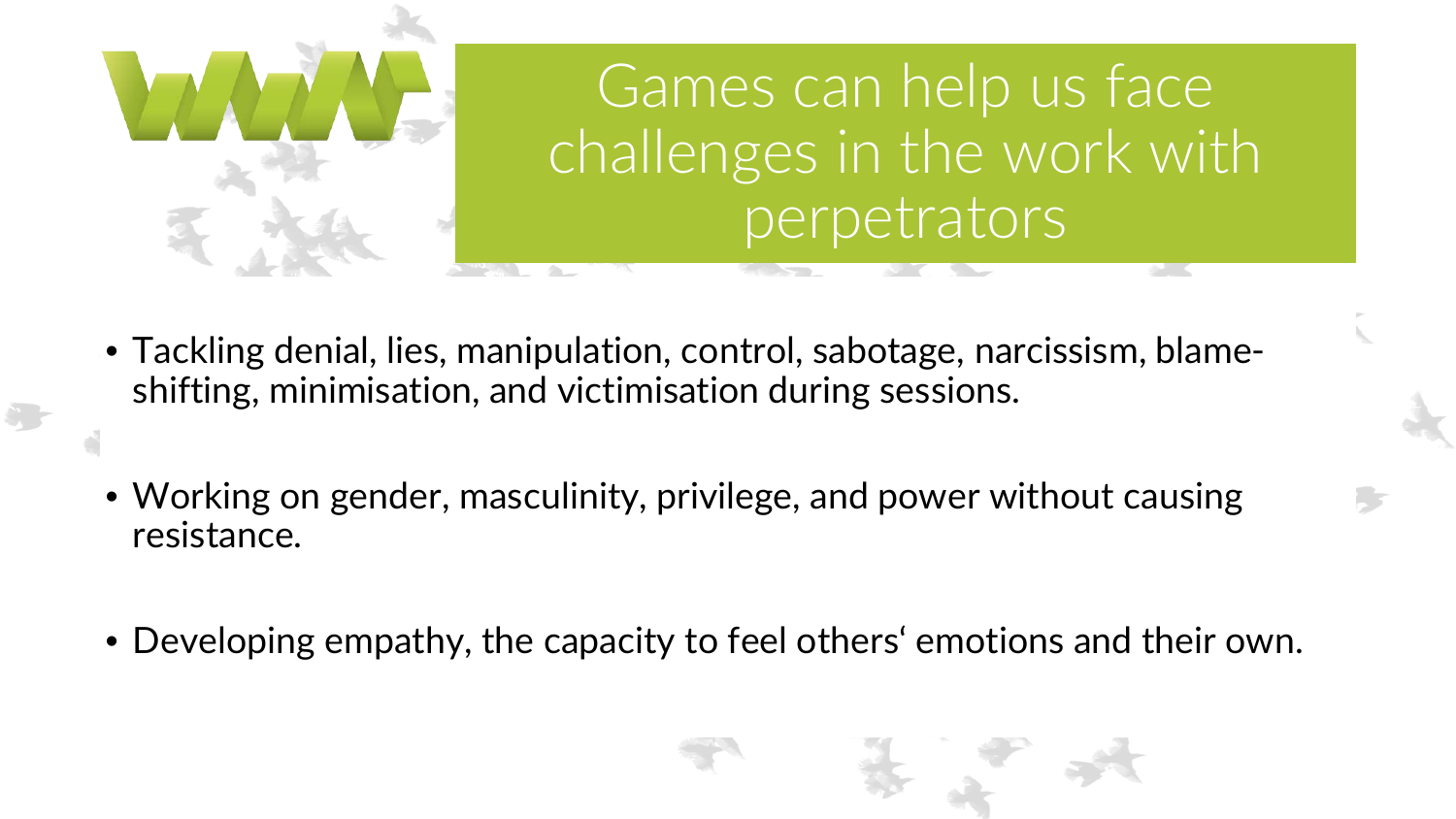#### Games & Theatre

**Games work as social metaphors**

- knowledge is built collectively
- participants are protagonists

#### **Games and theatre to embody power**

- make the invisible visible (gender and other social constructions)
- reveal contradictions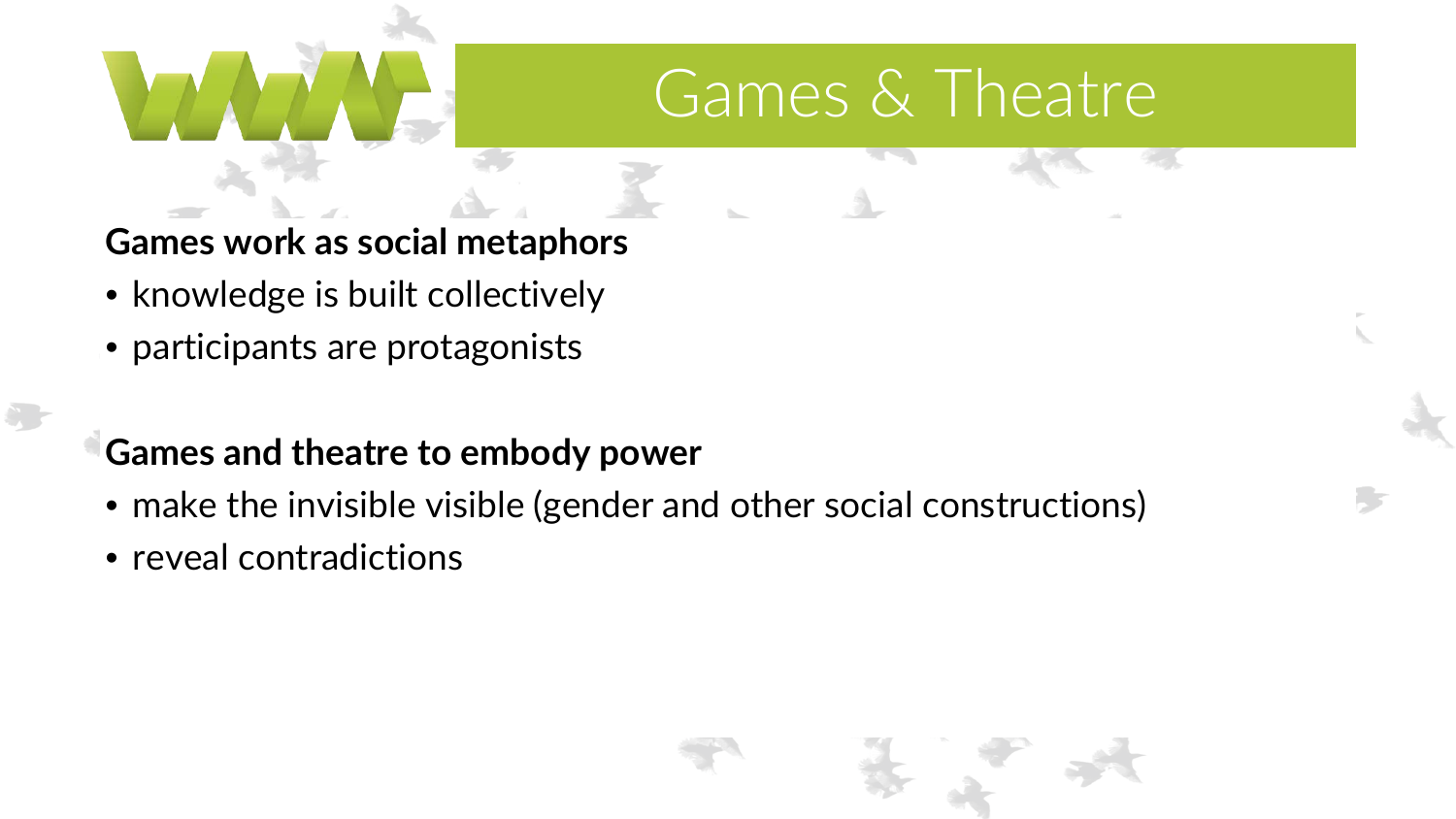### **Make the invisible visible**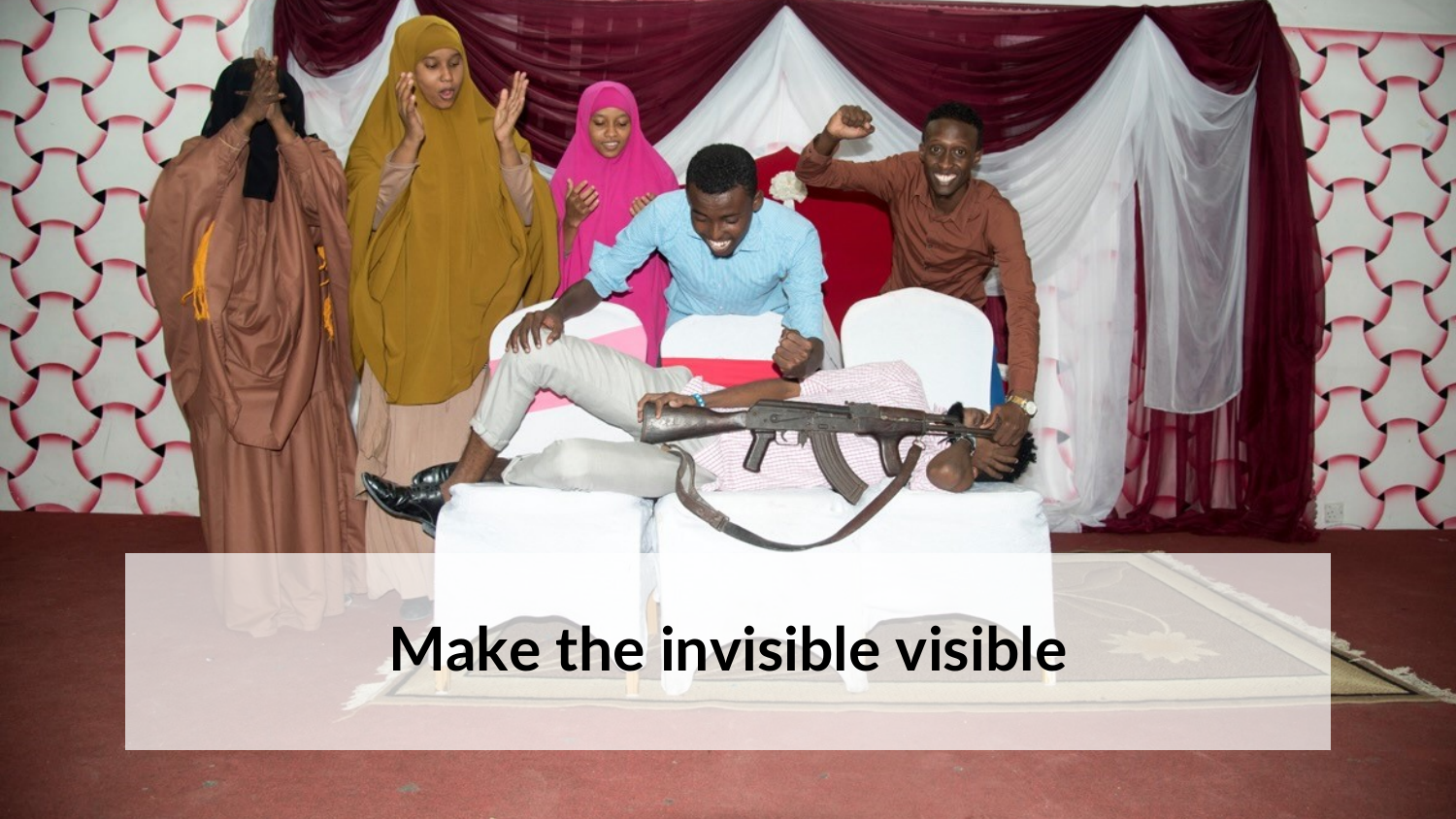### **Reveal contradictions**

European Union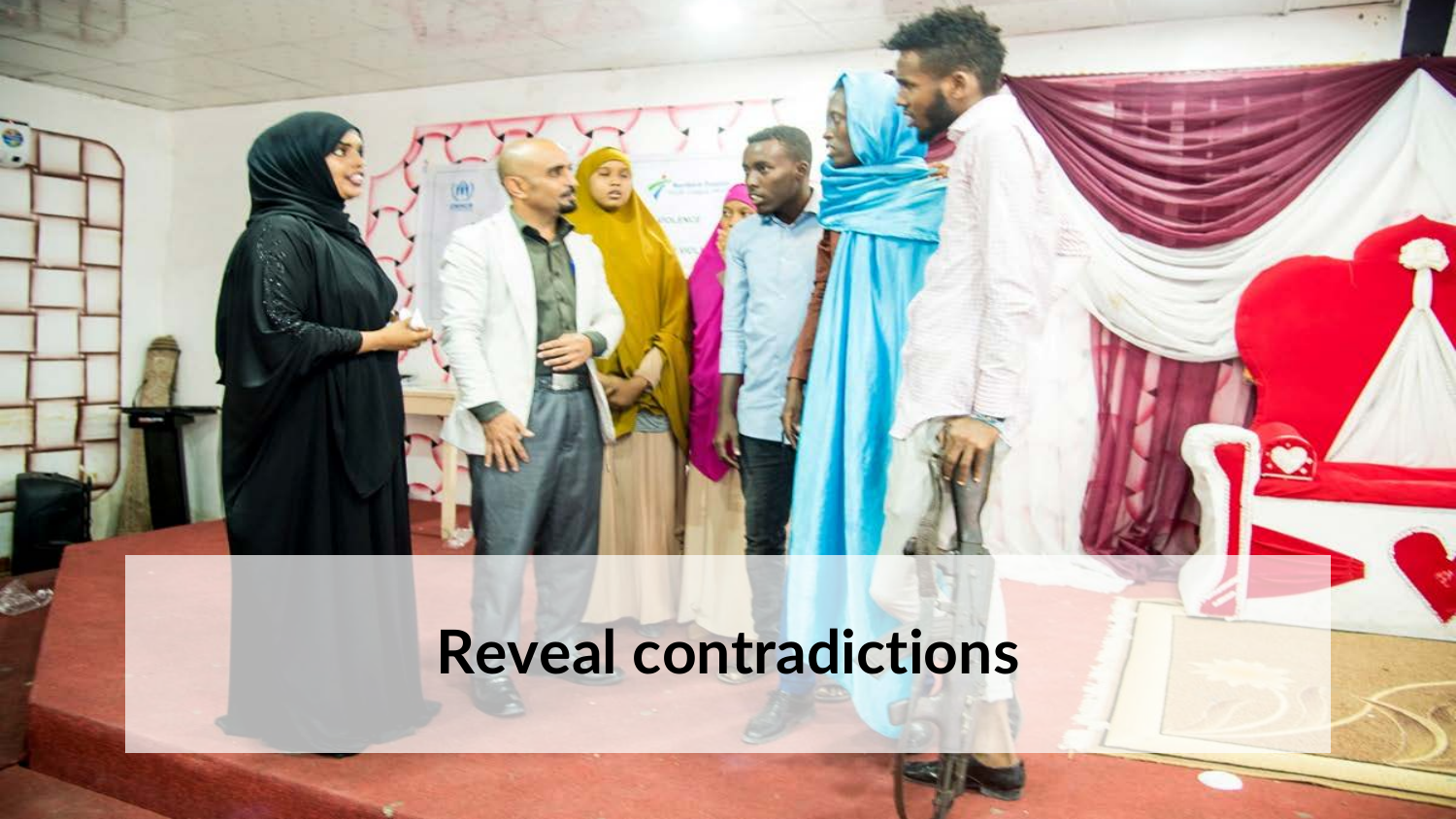

- Unlearning violence
- Gender and violence as a performance
- Expanding role repertoire
- Rehearsing change collectively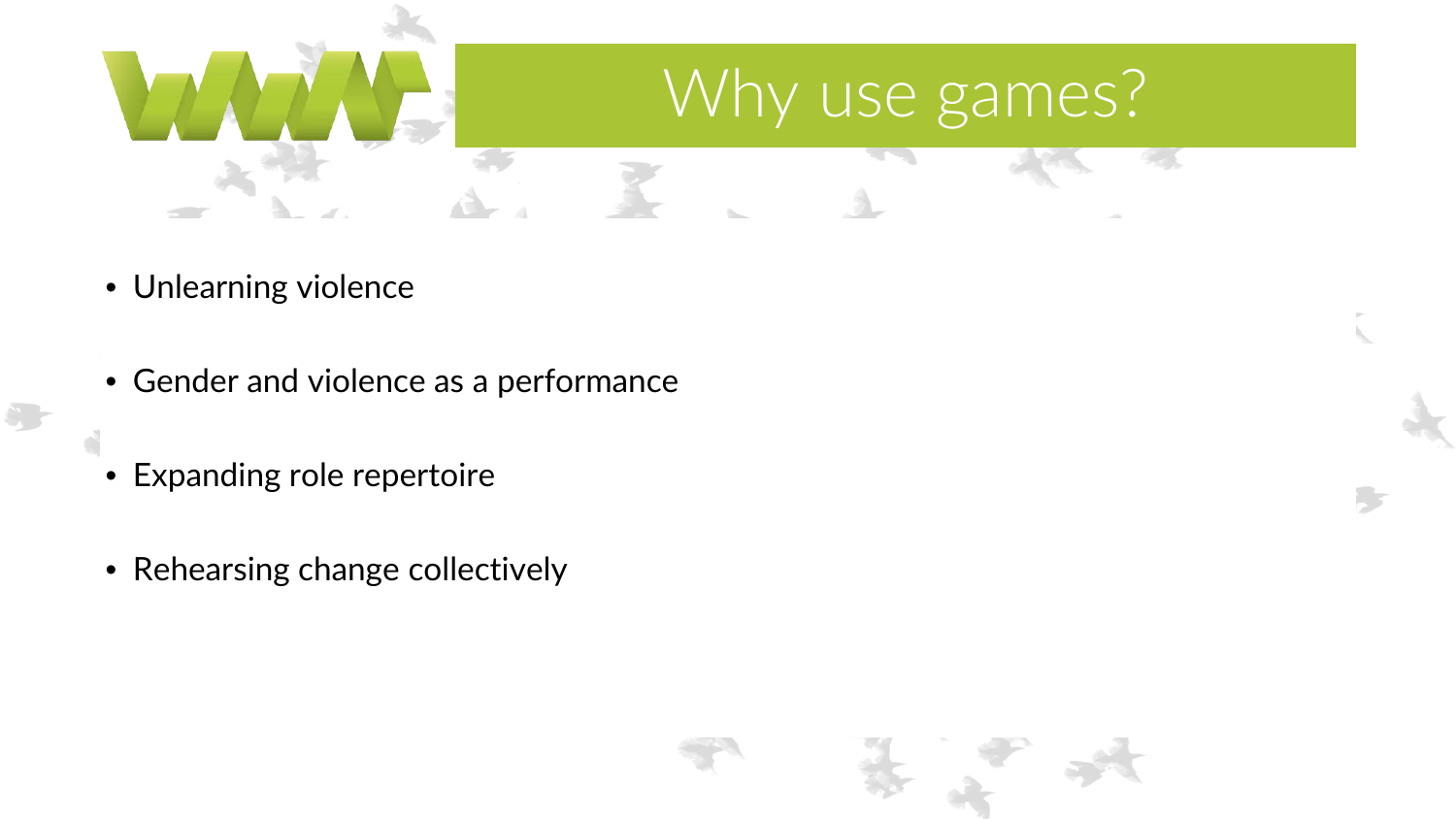## Game: Saints and Sinners

- a game to work on verbal abuse, acceptable and unacceptable social responses
- Participants learn how to identify acceptable and unacceptable language. They also work on the border between both, on the ambiguity caused by non-verbal elements that make psychological violence very destructive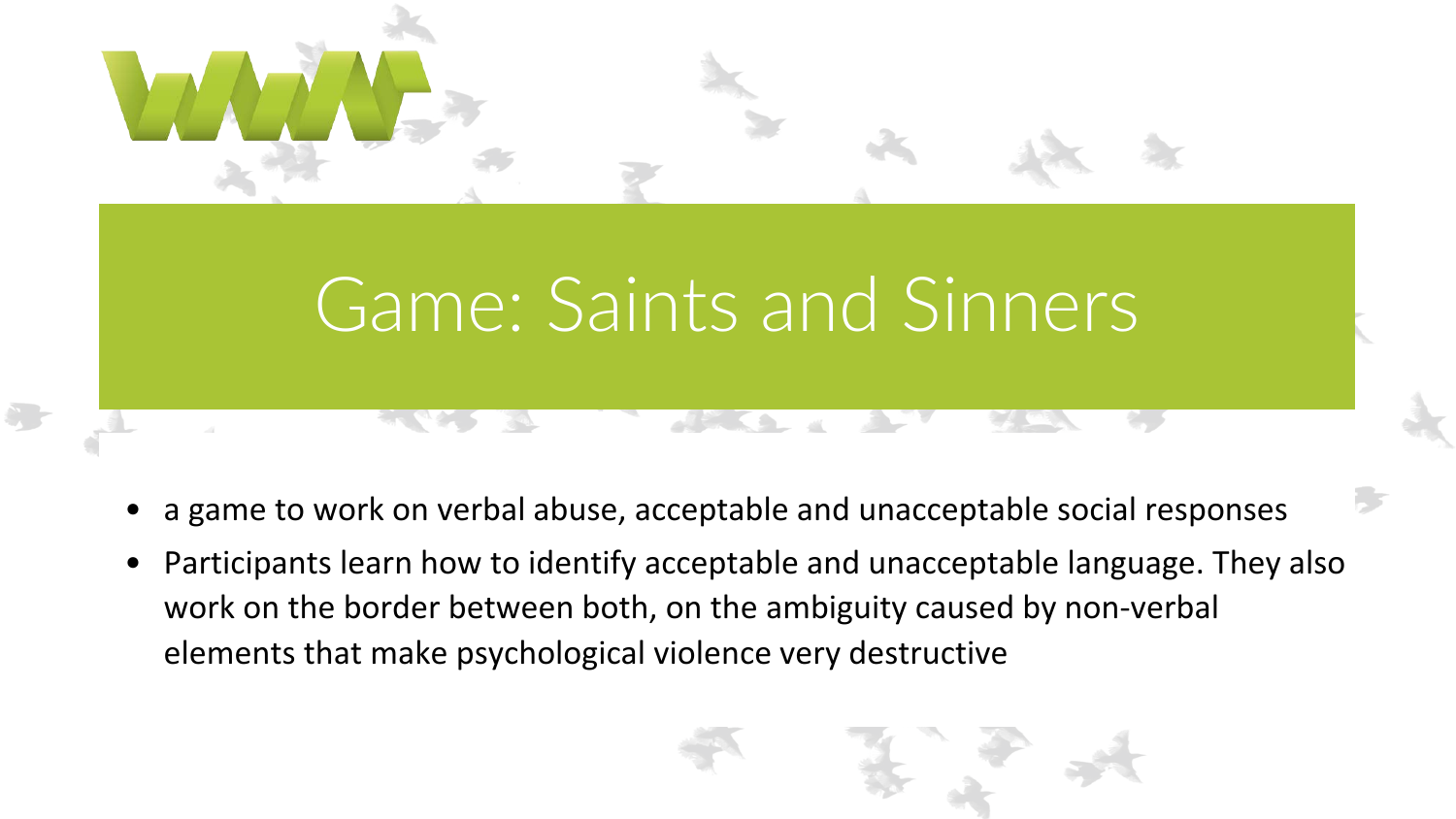

#### Good morning!

• Don't look at me and don't ever talk to me again or you will see what happens….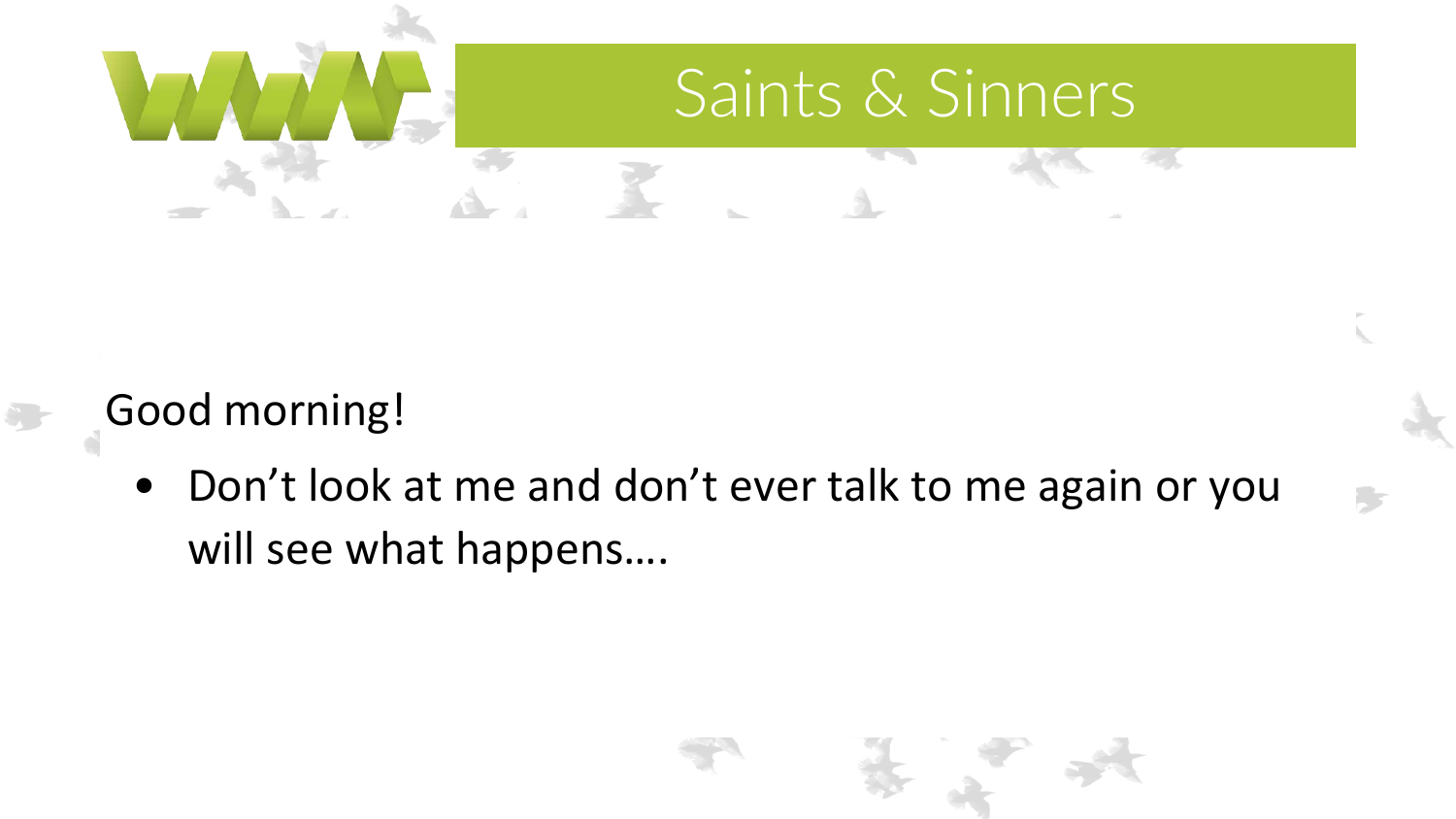

Good morning!

• Good morning Jenny, I'm happy to see you again!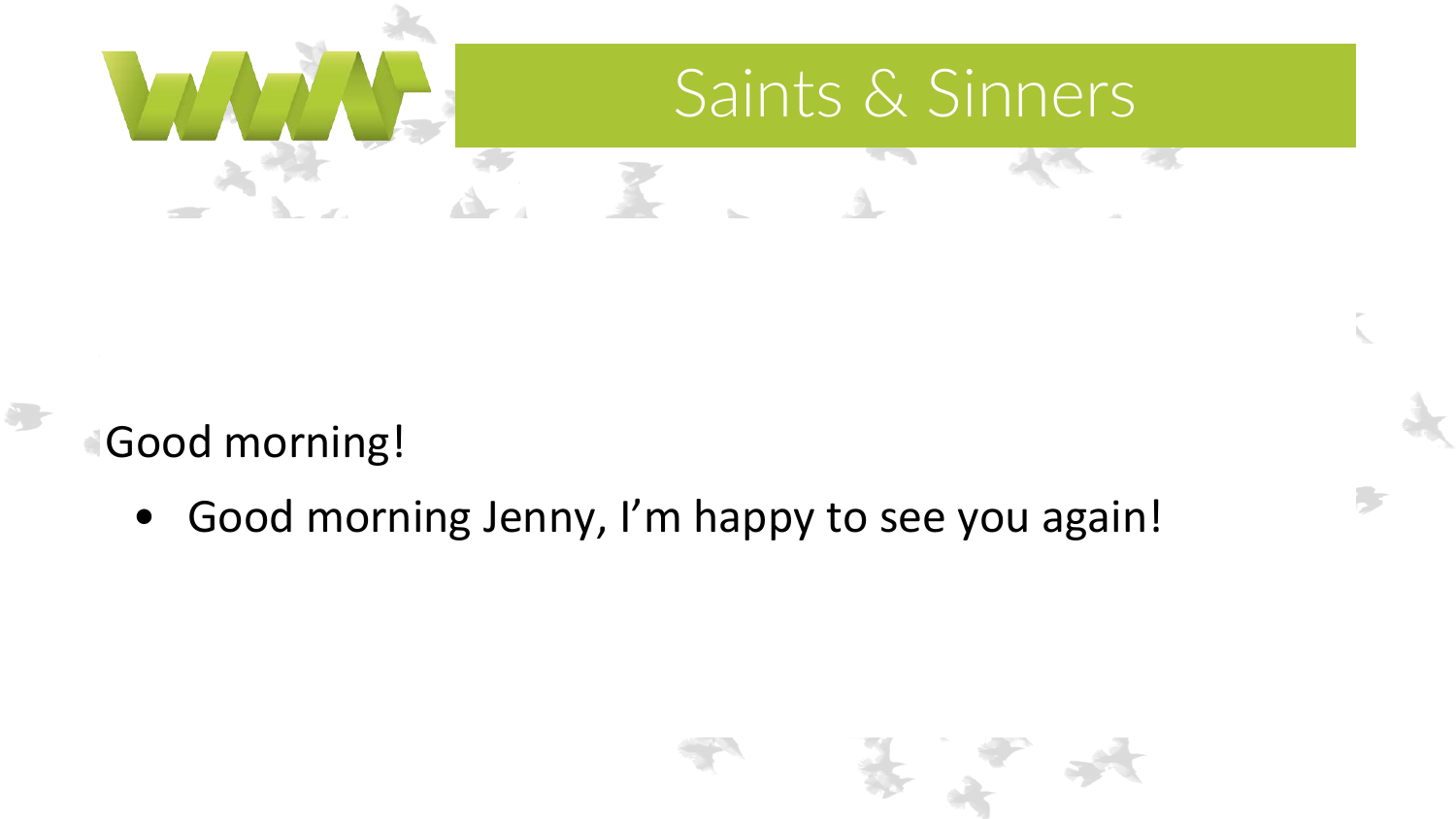

#### Good morning!

• Hi Jenny, you look great, you should use lipstick more often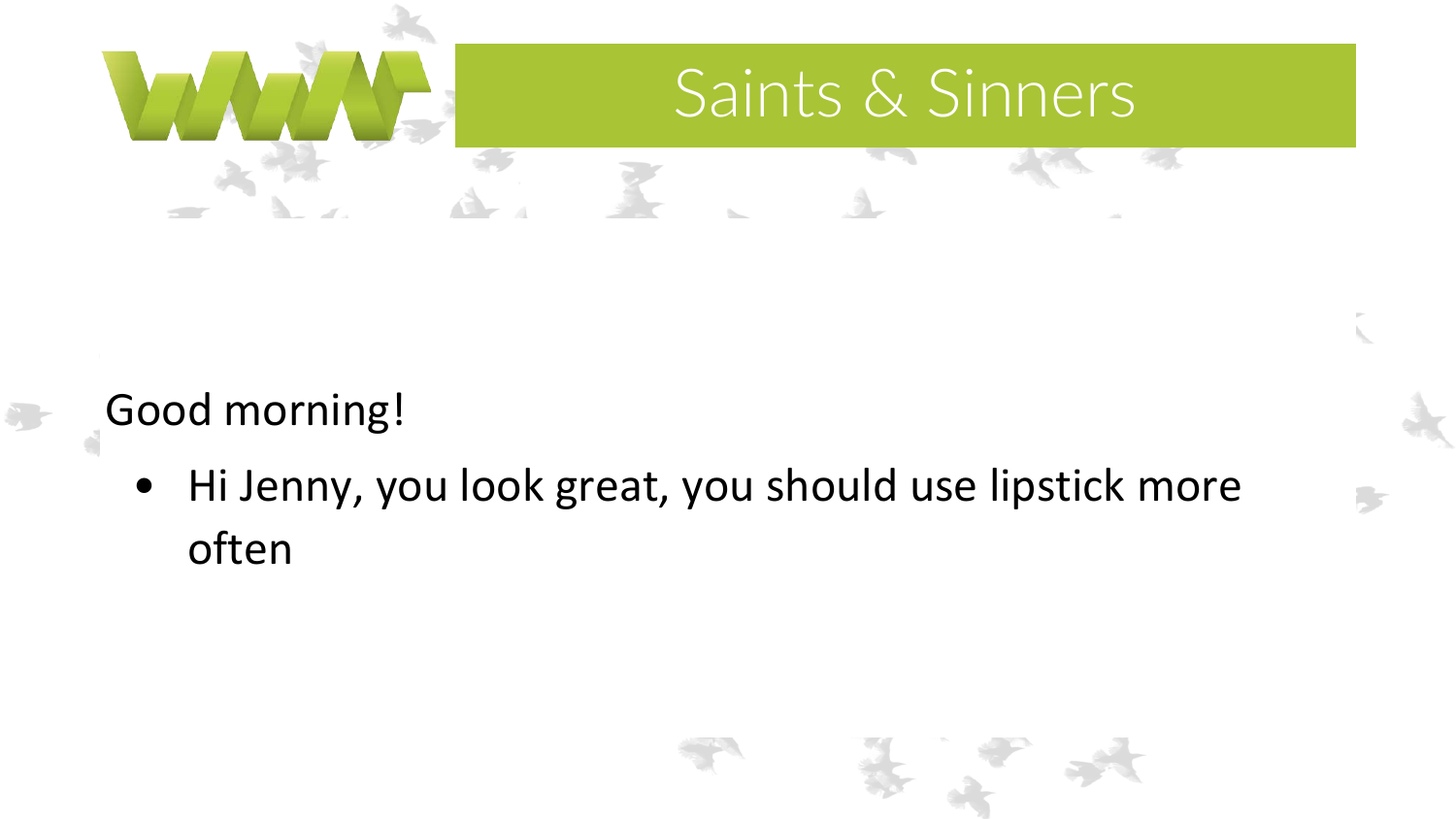

Question: How are you?

Prepare:

- The worst possible answer (most unfriendly)
- The best possible answer (most friendly)
- An answer on the border between acceptable and unacceptable answer (most unfriendly)

Breakout rooms: 8 mins